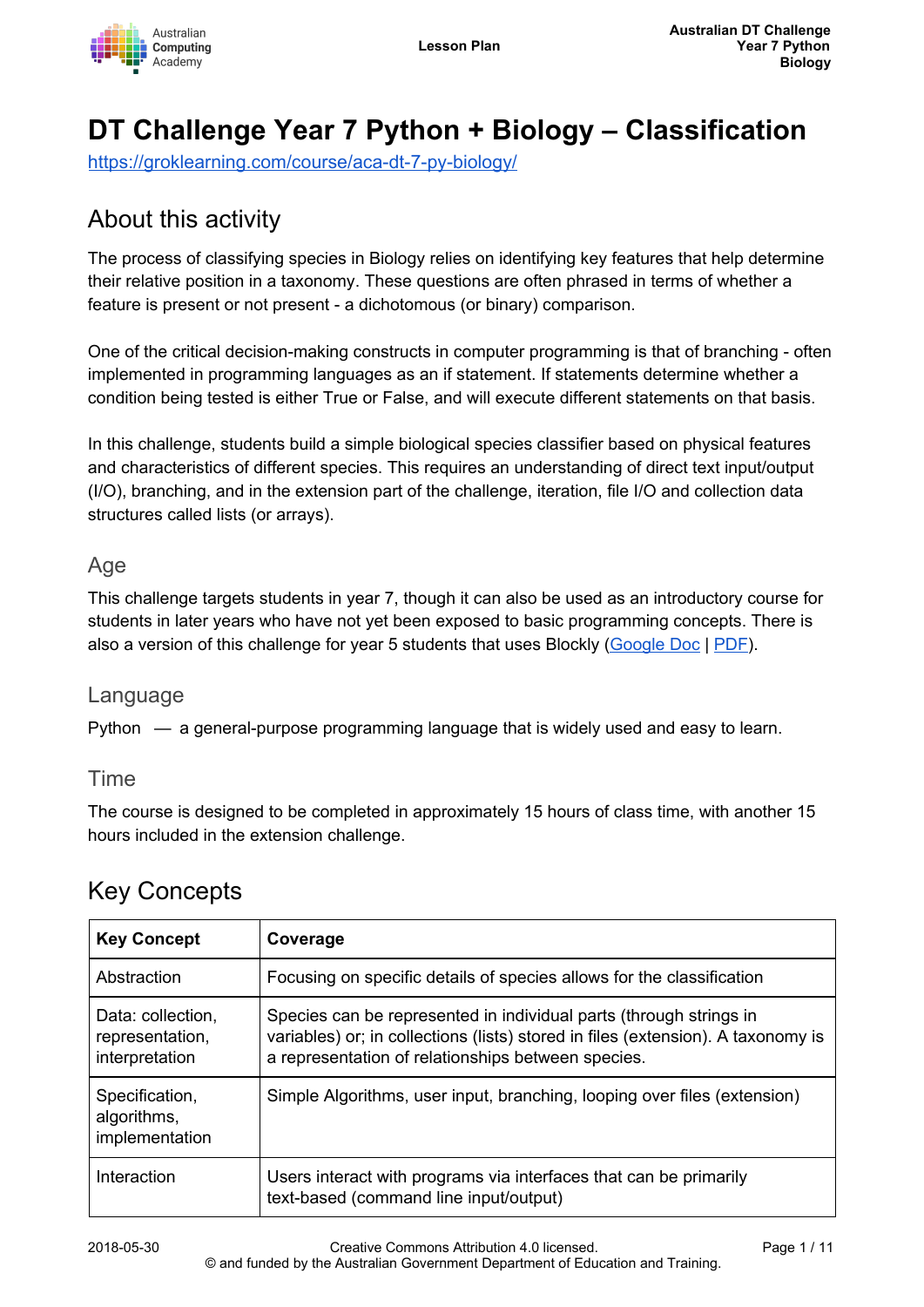

# Objectives (Content Descriptions)

### Digital Technologies

| ACTDIK024 | Investigate how digital systems represent text, image and audio data in binary                                                                     |
|-----------|----------------------------------------------------------------------------------------------------------------------------------------------------|
| ACTDIP026 | Analyse and visualise data using a range of software to create information, and use<br>structured data to model objects or events                  |
| ACTDIP029 | Design algorithms represented diagrammatically and in English, and trace algorithms to<br>predict output for a given input and to identify errors  |
| ACTDIP030 | Implement and modify programs with user interfaces involving branching, iteration and<br>functions in a general-purpose programming language       |
| ACTDIP031 | Evaluate how student solutions and existing information systems meet needs, are innovative,<br>and take account of future risks and sustainability |

#### **Science**

| ACSSU111 | Classification helps organise the diverse group of organisms                                                                                                                               |
|----------|--------------------------------------------------------------------------------------------------------------------------------------------------------------------------------------------|
| ACSIS129 | Construct and use a range of representations, including graphs, keys and models to<br>represent and analyse patterns or relationships in data using digital technologies as<br>appropriate |

### What are we learning? (Abstract)

At the conclusion of these activities students will be able to:

- Understand the taxonomy used to classify species, and why that taxonomy is useful
- Represent a dichotomous key for classifying species in multiple ways
- Identify key features of various biological species
- Write programs using the Python programming language
- Recognise that breaking down a problem into smaller steps (decomposition) makes it easier to solve problems
- Debug algorithms
- Recognise that steps in algorithms need to accurate and precise
- Recognise that problems can have multiple solutions
- Utilise branching (if, if-else, and if-elif-else) in programs
- Utilise user input
- Define the term *algorithm*
- Define the term *decomposing*
- Define the term *branching*

#### Extension:

- Access structured data stored in lists
- Manipulating structured data to produce new data
- Access and process data stored in files
- Utilise for loops in programs
- Define the term *iteration*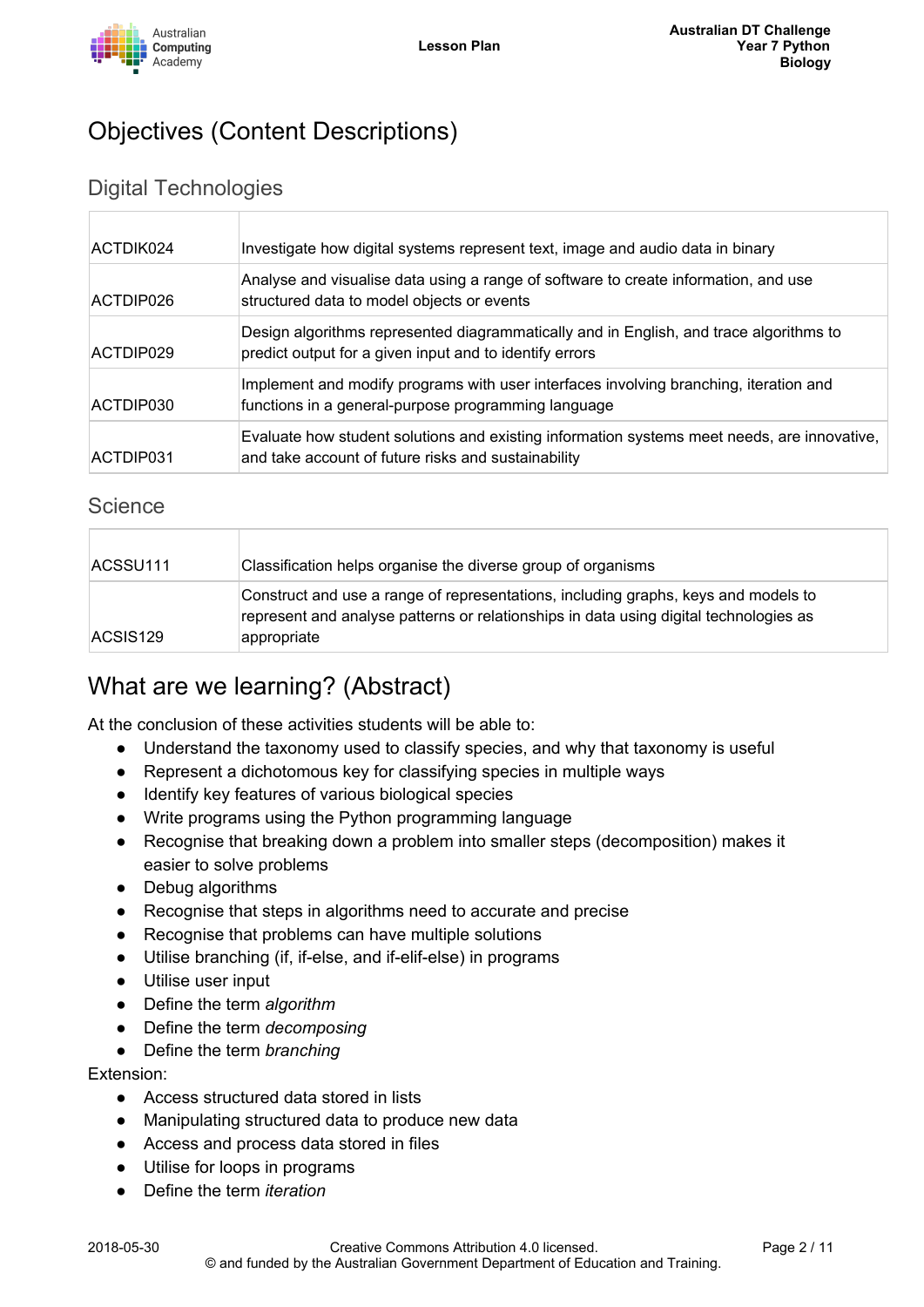

### Module outline

The course consists of five core modules:

1. Output

This module introduces printing to the screen with Python and the importance of classifying data. It introduces the concept of variables.

2. Input

This module goes into more detail about variables, accepting input from the user and using that input in different ways for feedback. In introduces taxonomic rank and how it divides the animal kingdom, as well as how scientific names for species are determined.

3. Decisions

This module introduces the term algorithm, decisions, and allows students to write programs that change their behaviour on the basis of information from the user. It explains how dichotomous keys allow for classification of species within the taxonomy.

4. Complex decisions

This module goes into further detail about decisions using multiple values, and the importance of sequencing in the decision-making process.

5. Mini project: Simple classifier

This module has students develop an algorithm and program that classifies four different animals on the basis of their physical features. It consolidates the learning from the previous modules.

There is also an extension course consisting of four extension modules:

1. Lists

This module introduces structured collections of data (Python lists) and how they allow us to simplify and generalise our programs.

2. Working with lists

This module demonstrates how lists can be created and manipulated to process and present data input by a user.

3. Looping

This module demonstrates the *for loop*, to loop over each item in a list and process each one. It explains how we can process collections of information that is stored in data structures, and process that information regardless of how much data is stored.

4. Reading from files

This module explains how files allow us to store data that can be accessed at a later date in our programs and how we use that data. It explains how scientists rely on files and databases to analyse data and make conclusions.

5. Project: Animal classifier

A more advanced version of the classifier at the end of the core modules. Uses files, lists and a larger collection of animals to present more varied data about each species. It demonstrates how a larger collection could be processed using programming structures.

| Types of component:<br>$\mathbf{\mathcal{Q}}$ Discussion | <b>E</b> Worksheet | Plugged Activity |  |
|----------------------------------------------------------|--------------------|------------------|--|
|                                                          |                    |                  |  |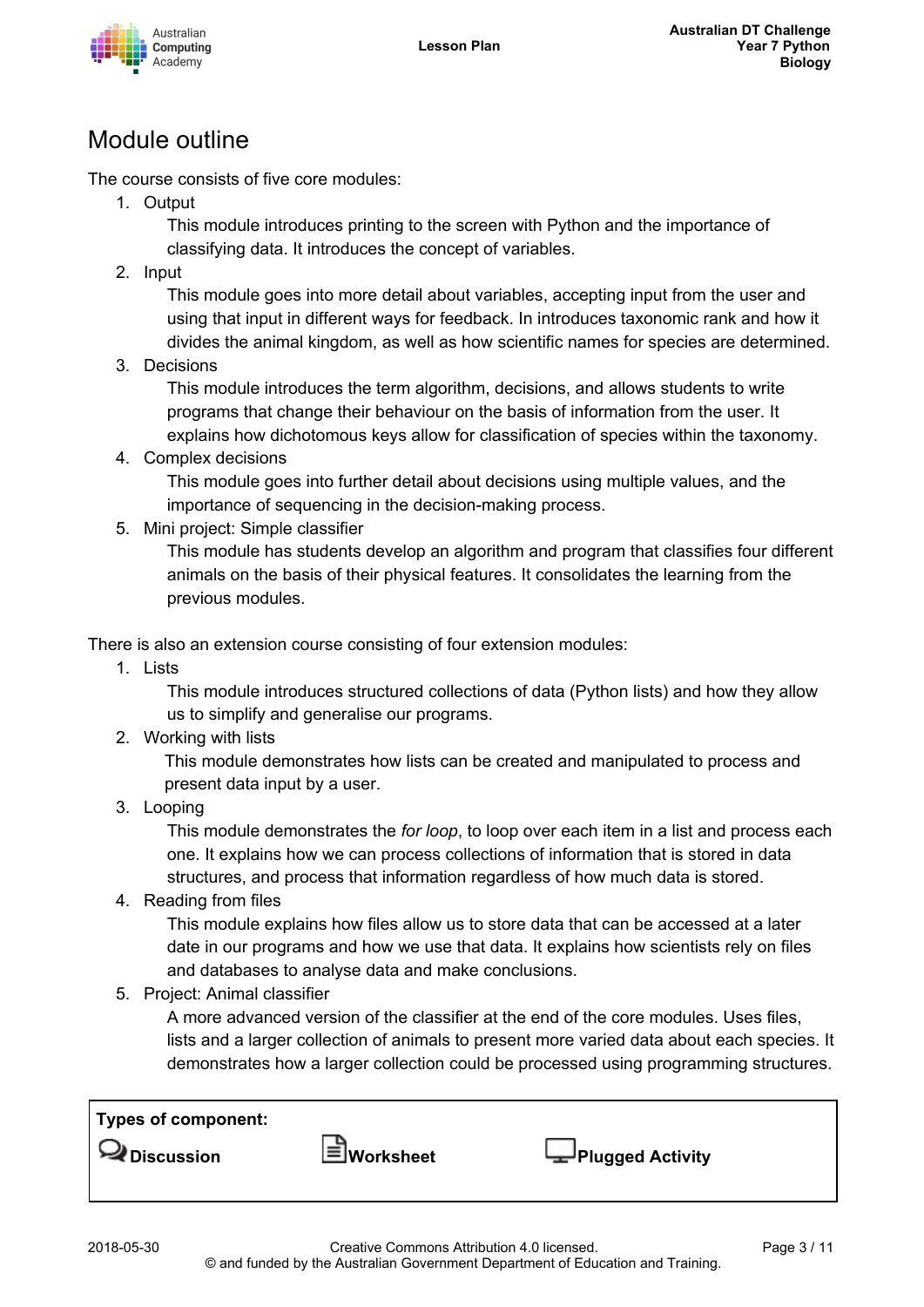

### Challenge Introduction — how does programming help biologists?

Programming a computer means giving it instructions - a sequence of steps - to follow in a way that it "understands". Another word for the sequence of instructions given to it is an algorithm.

Biologists, like all scientists, use data they collect from experiments and observations to test ideas and learn new things about the world. As more data becomes available, analysing that data so that you can draw conclusions about it becomes more difficult to do manually.

Being able to write computer programs to access, manipulate and process data allows you to test your ideas against larger amounts of data. This allows for simulations to be built, new questions and hypotheses to be developed, and for new solutions and products to be designed.

Many scientists now spend more time analysing their data than they do conducting their experiments. To do this efficiently, they need to work out how to represent their data so they can write code to analyse it. Some good examples from biology include how geneticists are able to analyse DNA by representing it as text strings, and being able to determine how diseases can spread throughout a population so they can design a suitable strategy for preventing further outbreaks.

The examples we explore in this challenge are very introductory, but these same principles are used in more complicated programs and on larger sets of data to make conclusions about scientific experiments.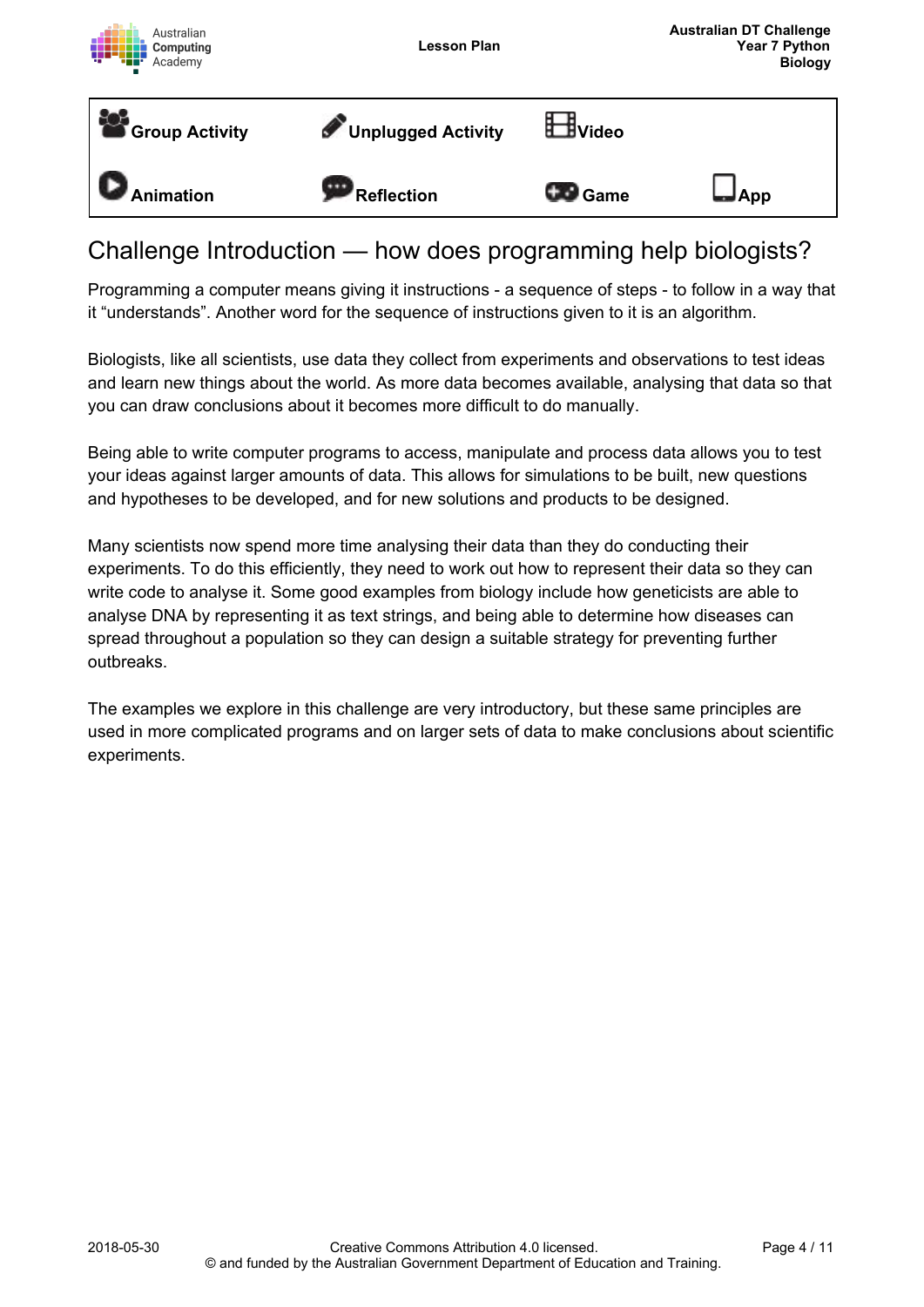

### New Vocabulary

#### From Digital Technologies:

*Algorithm:* A set of rules or step by step instructions to solve a problem or achieve an objective. A recipe is an example of an algorithm - it sets out what you need and the steps you follow to combine everything to create your food item(s).

*Decomposition:* breaking down a problem into smaller parts which can then be dealt with individually. This allows very complicated problems to be solved by first solving their individual parts separately and then working out how those individual solutions can be used together.

*Branching:* Changing the instructions executed by the program based on a certain condition. This allows you to specify that your program should behave one way in some cases, but a different way in others. In python, this is achieved through the use of  $if$ -elif-else.

*Iteration:* Repeating a set of instructions a number of times as part of the program. This allows your solution to scale to larger amounts of data and is important for generalising your solution to work for lots of similar problems. In this challenge, a for loop is used for iteration.

*CSV:* A comma separated value file, CSV files are very commonly used by scientists to store data for processing.

#### From Science:

*Taxonomy*: The classification of living things, usually based on their physical properties and shared characteristics. The taxonomy used in biology is hierarchical from *Domain* (highest) to *Species* (lowest), and the *scientific name* of an organism is a combination of its Genus and Species.

*Dichotomous key*: A fixed arrangement of choices where each choice is binary (consists of two choices). A dichotomous key can be used to classify organisms by checking for whether a feature or characteristic is present or absent.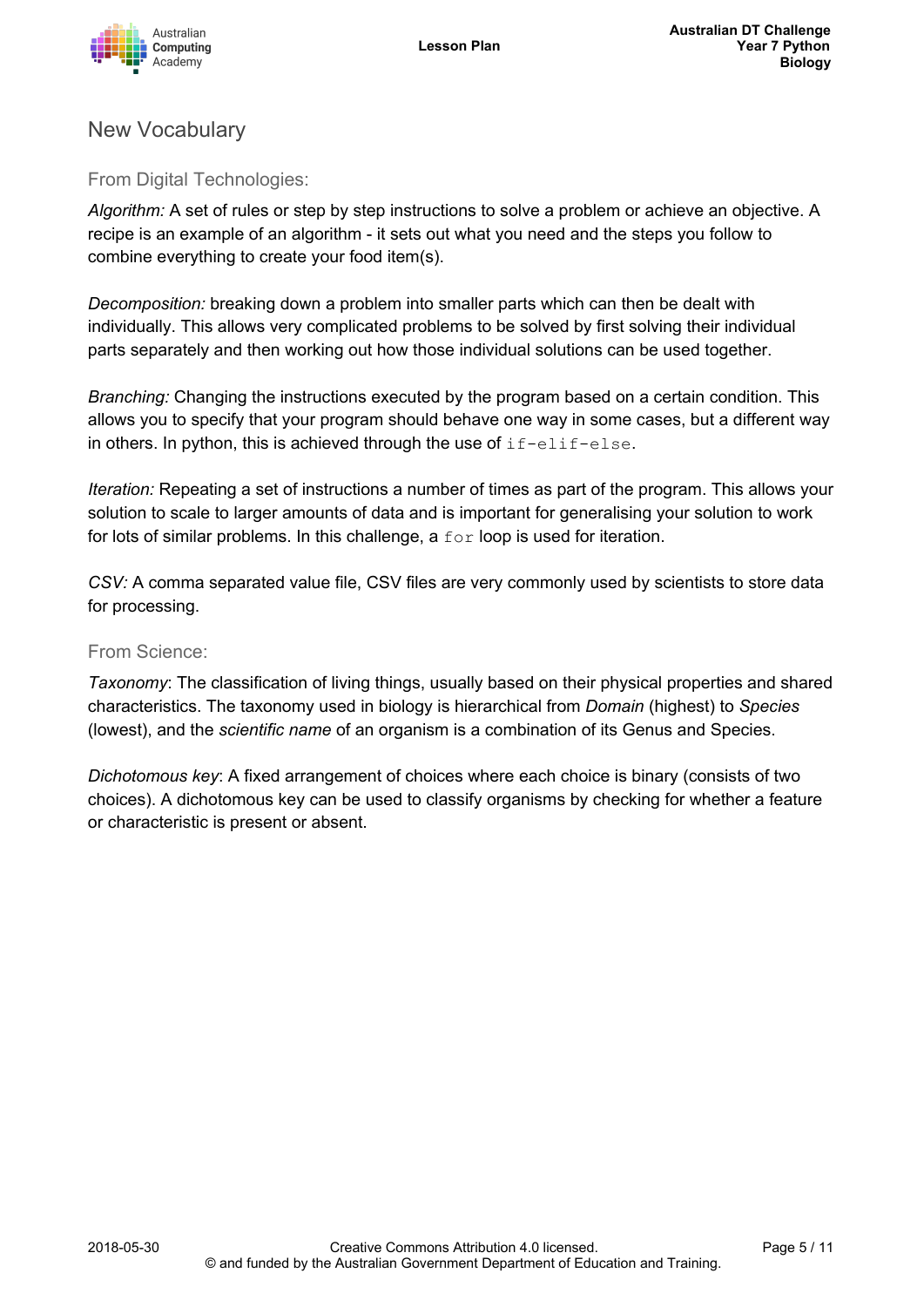# Activity 1 - Understanding variables

# Preparation and timing

No prior knowledge is required for this activity. It can be done at the beginning of a lesson or as an interlude when students hit the point in the challenge where they struggle with the variable concept.

This activity would be best delivered during the latter part of module 1 (output) or concurrently with module 2 (input).

### **Overview**

- What are variables?
- Why are variables important in computer programs?
- How do we use variables in Python/Blockly?

# Suggested Implementation

Variables are a critically important concept for students to understand - they are fundamental to all programs because they allow data to be stored and then accessed and manipulated at a later stage of the program. Without variables, our programs would not be able to do things like store settings, saved games or the contact information of your friends.

### **Video** *What are variables?*

Watch the following video on YouTube, published by code.org: [https://youtu.be/G41G\\_PEWFjE](https://youtu.be/G41G_PEWFjE)

*The video demonstrates the concept of variables - what they are, how they are used in programming and why they are important. It uses the analogy of storing things in a container and, how that allows us to retrieve things later on when we want to access that information again.*

There is no need to watch all of the variable - the key bit of understanding students need to get from the video is that when you need to store something in a computer program for retrieval later, you need to use a variable.

### **Discussion:**

Did you know that every instruction in a computer happens in an order? This means that when we get information from somewhere we need to store it if we want to access it later in our programs. Variables let us do this, and all programming languages have some way of representing this idea.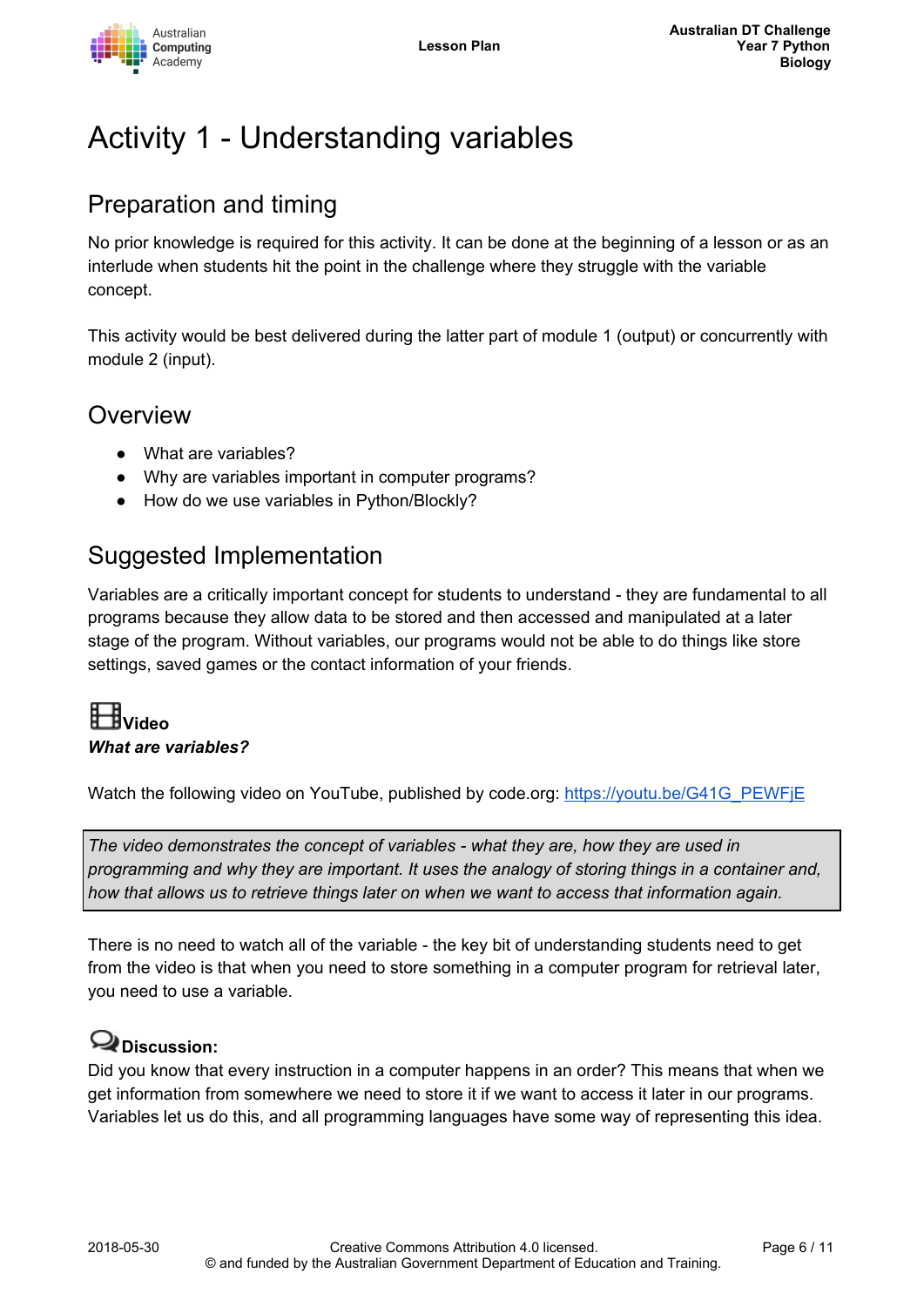

How do you remember things? If you want to retrieve something that you own later on, how do you *make sure you remember where it was? Have you ever lost your phone or something else you value? What kinds of things do you do to make sure you don't lose it again?*

Usually answers to these questions will go along the lines of "I always put X in place Y" or "I have a special thing (like a pencil case) which I use to store all of my things (pencils). This way, if I need a pencil, I just go back to that". This is what you're doing with a computer - you're identifying a place in the computer's memory where something has been stored, and then using that same label to retrieve it later, or to update what is being stored to something else.

### **Plugged Activity**

#### *Challenge modules 1 & 2: variable questions*

The challenges have been designed such that there are two programming exercises for each of the concepts introduced. The questions are very similar - often the only difference will be the text being printed an/or used in the input prompts.

In module 2 (and the latter part of module 1), you may find it useful to walk through the first question in each set as a group, demonstrating the use of variables for students and explaining the thinking process. You can then have students complete the second question in the set on their own or with a peer, giving them a chance to apply the knowledge and what they've seen demonstrated to solve a problem on their own.

#### Discussion questions:

## **Reflection Group Activity**

#### *Variables are encountered everywhere*

Students share some examples where they think examples similar to the code they've been writing are used (particularly variables). Things might include:

- Have you had your name appear in a high score list in a game?
- Substituting the player's chosen name throughout a game's interface
- Bus destinations appearing in the bus display
- Usernames appearing on websites

But in all of these cases, the same data isn't always displayed - things can change depending on the situation. We'll learn about that later - *this can be the teaser for future lessons*.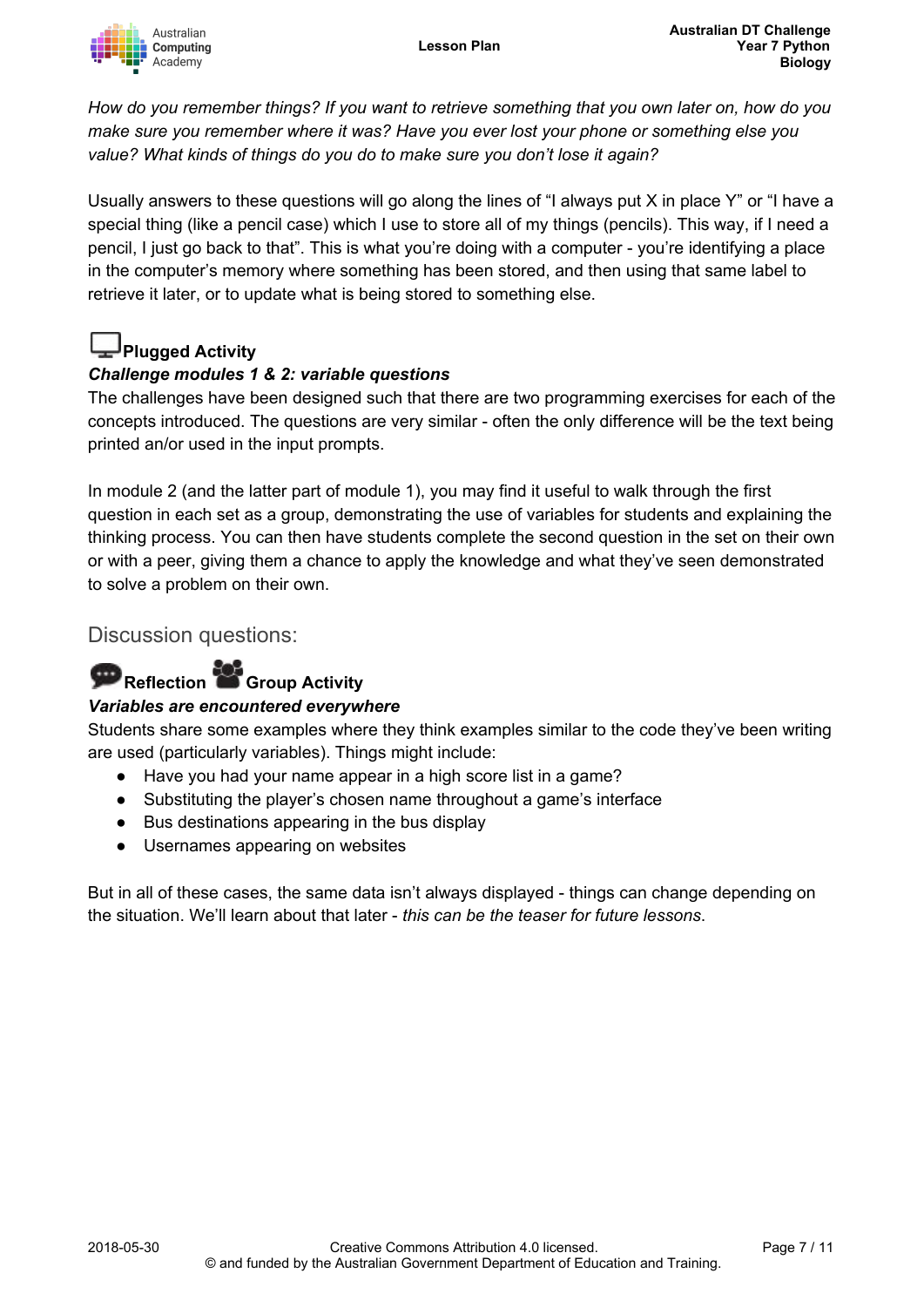# Activity 2 - Branching: Simon says

# Preparation and timing

For very young students you may need to explain and/or demonstrate the rules of *[Simon](https://en.wikipedia.org/wiki/Simon_Says) Says*. Most students will have played this game before.

This activity could be delivered prior to or concurrently with module 3.

### **Overview**

- What is branching?
- How does it relate to programming?
- How do we determine the conditions that we need to check to perform different instructions?

### Suggested Implementation

# **Unplugged Activity Group Activity**

#### *Simon says...*

Ask the student if they've all played simon says before and, if any of them haven't, explain the rules of the game. You should then play a game with the group. Olders students may not make many mistakes, and you may choose to end the game early if they aren't being knocked out very quickly.

You should then say that you'll play another game, but this time make the rule a little more difficult. Instead of the rule being *does the instruction start with "Simon Says"*, try something like *does the instruction includes the word "you"* or *does the instruction has exactly five words in it*. You are demonstrating that the condition can change, but regardless what determines if the instruction should be performed is some condition that you've set as your rule.

*Branching* in programming is what allows us to define different behaviour in the same program. It allows us to check some value or condition in our program, and respond differently based on what the result is. Without branching, all of our programs would perform exactly the same thing every time, and we would need to write brand new programs every time the tiniest little thing changed. Our programs would not be able to respond differently to new users or data.

Both Blockly and Python provide ways of performing branching, and these are covered in modules 3 and 4 of the challenges.

### **Plugged Activity**

#### *Challenge modules 3 & 4: branching/decision questions*

The challenges have been designed such that there are two programming exercises for each of the concepts introduced. The questions are very similar - often the only difference will be the text being printed an/or used in the input prompts.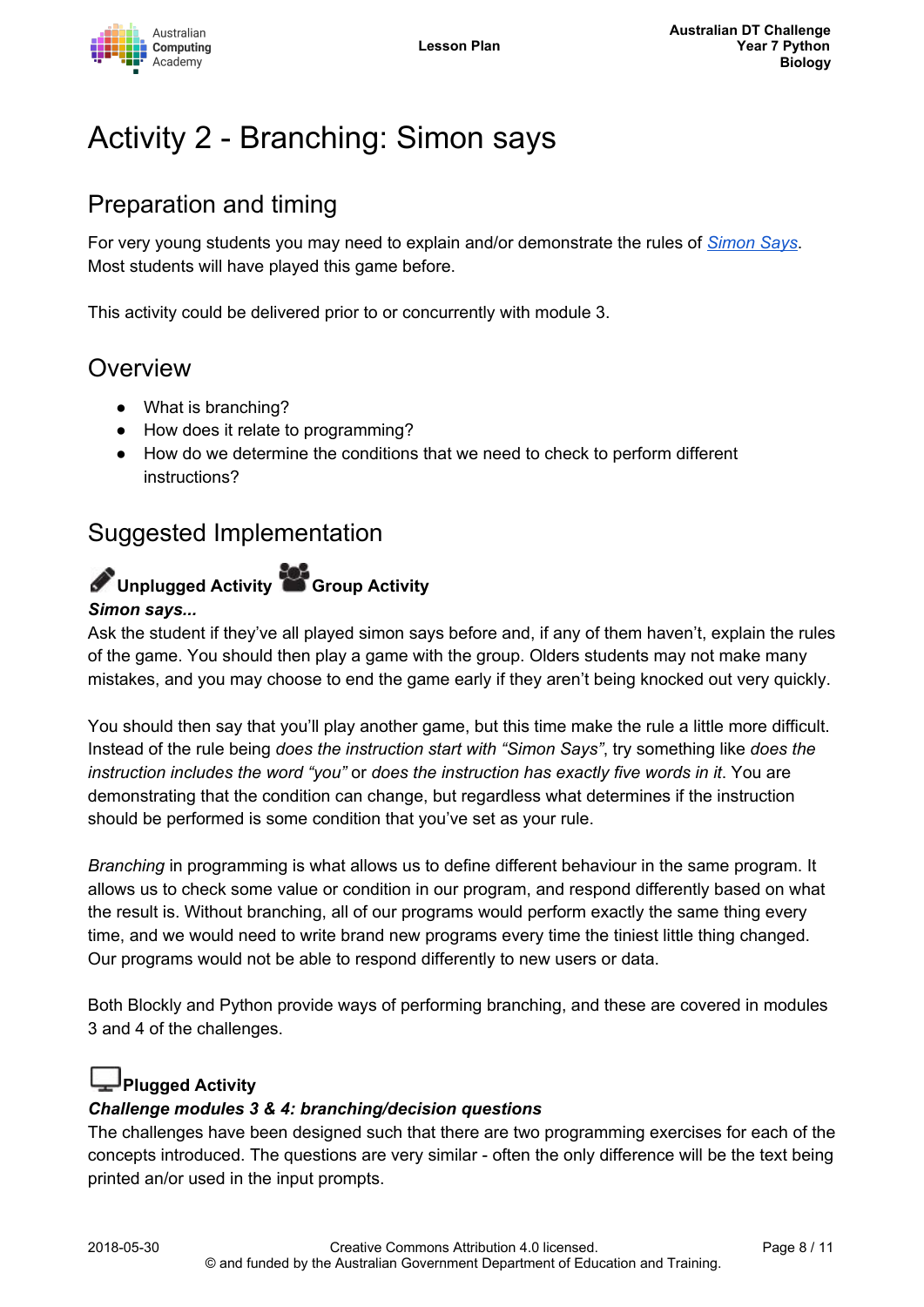

In modules 3 and 4, you may find it useful to walk through the first question in each set as a group, demonstrating the use of branching for students and explaining the thinking process. You can then have students complete the second question in the set on their own or with a peer, giving them a chance to apply the knowledge and what they've seen demonstrated to solve a problem on their own.

Discussion questions:

# **Reflection Group Activity**

#### *Variables are encountered everywhere*

Students share some examples where they think branching occurs in the programs they use regularly. Things might include:

- If the phone rings for 30 seconds and isn't answered, it automatically goes to voicemail
- If you choose a certain character in a game, then it loads that character so that you can play as that person
- If you try to use an ability in a game and it isn't charged, it doesn't let you do it
- If the user types in different answers to a question in a program, different options are presented to them for their next action

All of these actions require the program to check some value or condition. The way the computer responds is determined either by the user themselves, or due to the state of the program at the time the check is performed.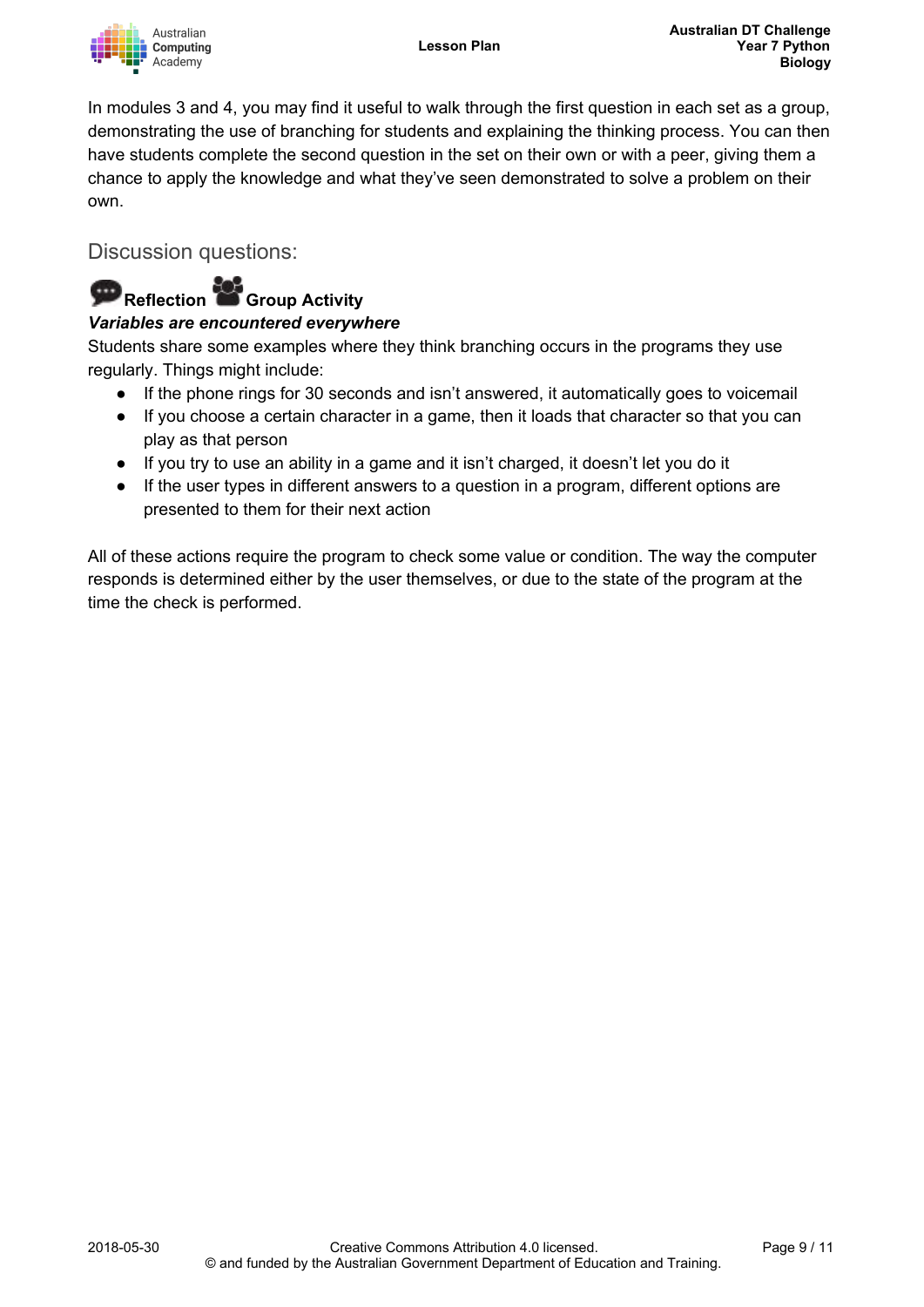# Activity 3 - Unplugged: Classifying organisms

## Preparation and timing

Australian **Computing** Academy

Before starting this activity, consider printing out the relevant slide with pictures of animals and give a coy to each student. You may also want to make large versions to work through the activity on the board (either electronically on an IWB or by using blu-tack on a whiteboard).

This activity could be delivered any time prior to the mini-project module (module 5).

### **Overview**

- How does classification work?
- How do we use the features of animals to distinguish between them?
- What is a dichotomous key? How do these related to decision trees?
- How do we minimise the number of questions we need to ask to identify an animal in our set of species?

## Suggested Implementation

### **Unplugged Activity**

#### *Classifying organisms with computer science*

The content and structure of this lesson is laid out in this Google Slides presentation:

| Classifying living things with computer science (downloads) |  |                      |  |            |  |  |  |  |
|-------------------------------------------------------------|--|----------------------|--|------------|--|--|--|--|
| <b>Google Slides</b>                                        |  | <b>MS Powerpoint</b> |  | <b>PDF</b> |  |  |  |  |

The slide deck includes instructions and guidance of how to use it. You can tell the audience for each slide based on its layout:

- Slides that are split are teacher information slides that provide suggestions and additional information about each part of the activity
- Green slides are title slides for sections designed for students. These can be used as visual cues and prompts for students, and can be displayed on a projector screen
- Orange slides are indicators for where the answers to problems can be found. These can be displayed to students after they have completed the activity.

Working through this activity prepare students for the mini-project at the end of the challenge (module 5). The process they follow here is the same one they will go through during that module but without the programming elements.

Discussion questions:

- How do we decide which features to use at each level of our decision-tree?
- Why is it best to use questions that have yes/no answers?
- How is this similar to if statements in Python?